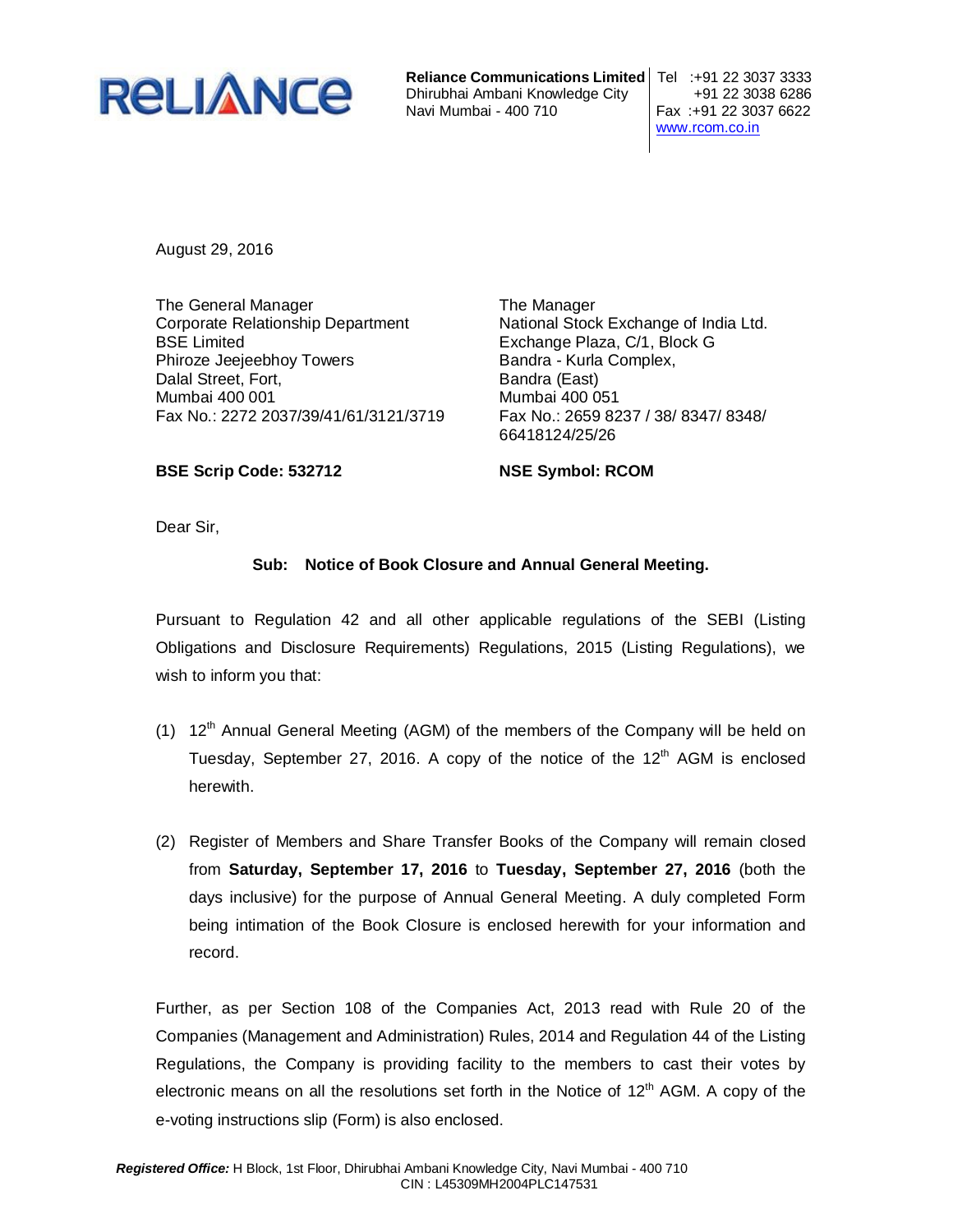

**Reliance Communications Limited** Tel :+91 22 3037 3333 Dhirubhai Ambani Knowledge City +91 22 3038 6286 Navi Mumbai - 400 710

www.rcom.co.in

You are requested kindly to take the same on record and inform your members accordingly.

Thanking you.

Yours faithfully, **For Reliance Communications Limited**

Sd/- Prakash Shenoy Company Secretary

Encl. :- As above.

**Copy to:** a. National Securities Depository Limited, Mumbai

- b. Central Depository Services (India) Limited, Mumbai
	- c. Karvy Computershare Private Limited, Hyderabad.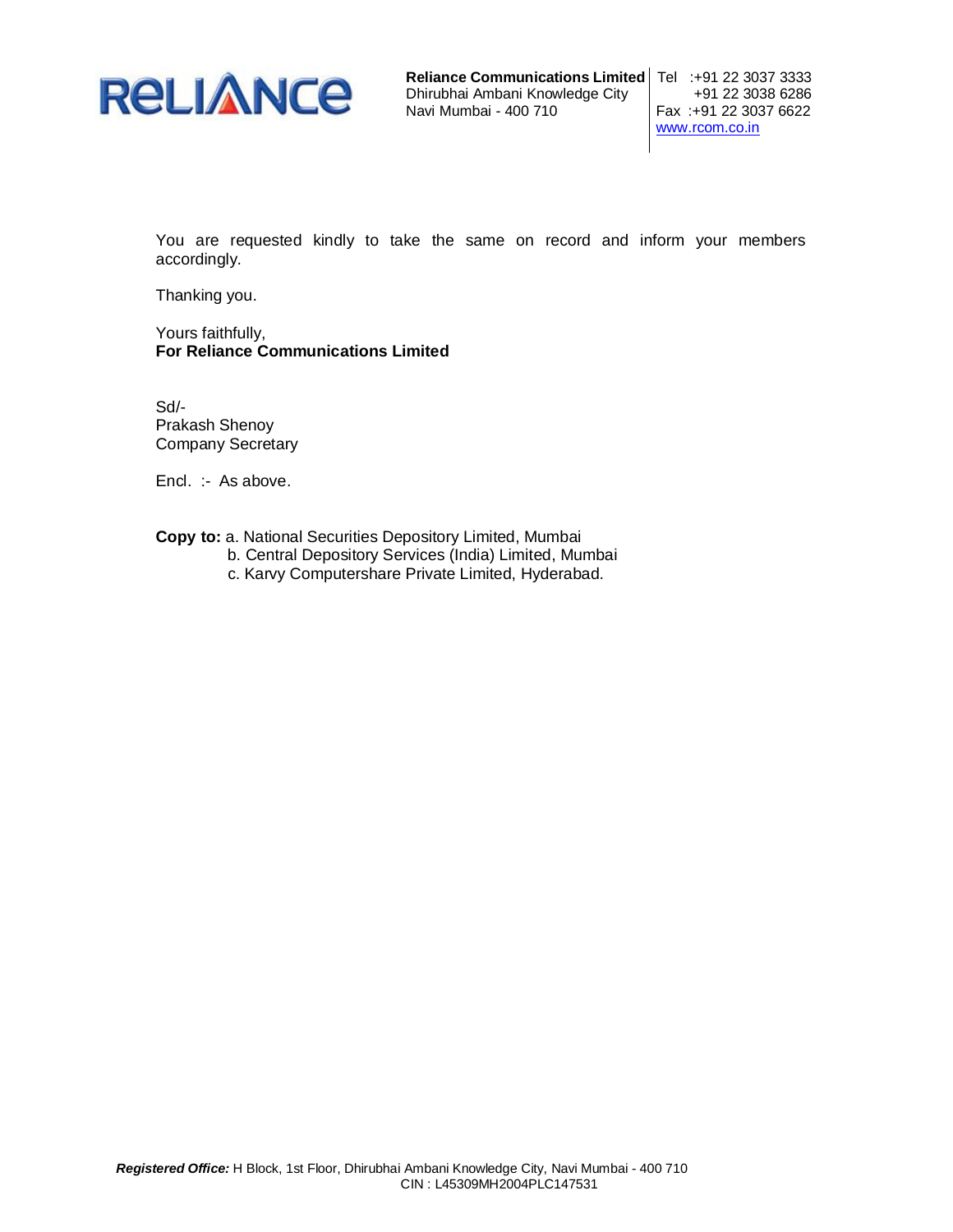

**Reliance Communications Limited** Tel :+91 22 3037 3333<br>Dhirubhai Ambani Knowledge City +91 22 3038 6286 Dhirubhai Ambani Knowledge City<br>Navi Mumbai - 400 710

Fax: +91 22 3037 6622 www.rcom.co.in

# Name of the Company: **Reliance Communications Limited**

| <b>Security</b><br>Code | Type of<br><b>Security &amp;</b><br>paid up<br>value | <b>Book Closure</b><br>From<br>То                                 | Record<br><b>Date</b> | <b>Purpose</b>                                         |
|-------------------------|------------------------------------------------------|-------------------------------------------------------------------|-----------------------|--------------------------------------------------------|
| RCOM <sup>*</sup>       | Equity<br><b>Shares</b><br>Rs. 5 paid-up             | <b>From</b><br>Saturday<br>September 17, 2016                     | N. A.                 | For the<br>purpose of<br>General<br>Annual<br>Meeting. |
| 532712**                | per share                                            | То<br>Tuesday,<br>September 27, 2016<br>(both the days inclusive) |                       |                                                        |

\* As per National Stock Exchange of India Limited

\*\* As per BSE Limited

# **For Reliance Communications Limited**

Date :- 29.08.2016

Sd/- Prakash Shenoy Company Secretary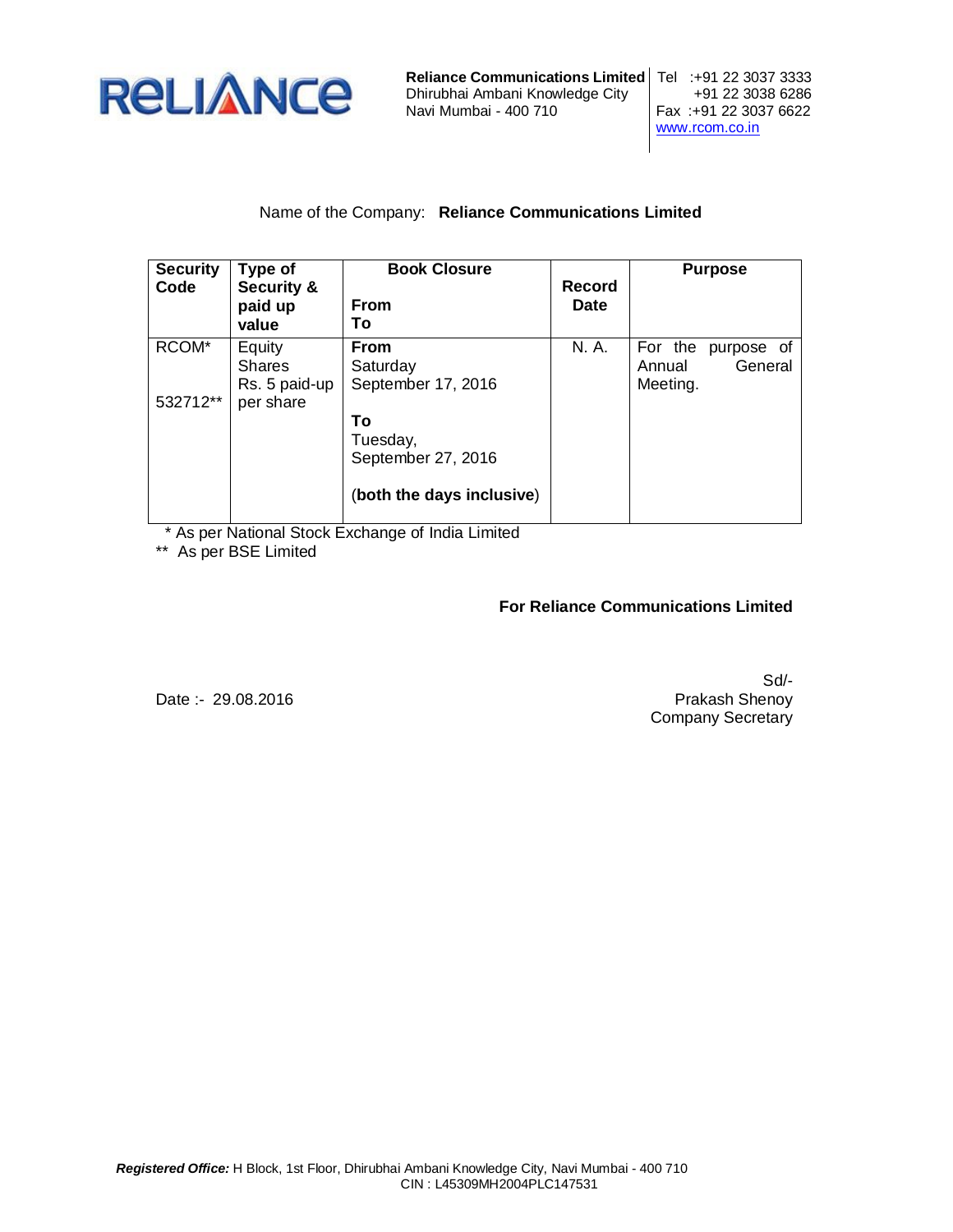# **Notice**

Notice is hereby given that the 12<sup>th</sup> Annual General Meeting of the Members of **Reliance Communications Limited** will be held on Tuesday, September 27, 2016 at 12.00 noon or soon after conclusion of the Annual General Meeting of Reliance Capital Limited convened on the same day, whichever is later, at Birla Matushri Sabhagar, 19, New Marine Lines, Mumbai 400 020 to transact the following business:

#### **Ordinary Business:**

- 1. To consider and adopt:
	- a) the audited financial statement of the Company for the financial year ended March 31, 2016 and the reports of the Board of Directors and Auditors thereon, and
	- b) the audited consolidated financial statement of the Company for the financial year ended March 31, 2016 and the report of the Auditors thereon.
- 2. To appoint a Director in place of Smt. Manjari Kacker (DIN 06945359), who retires by rotation under the provisions of the Companies Act, 2013 and being eligible, offers herself for re-appointment.
- 3. To appoint Auditors and to fix their remuneration and in this regard, to consider and, if thought fit, to pass the following resolutions as **Ordinary Resolutions**:
	- (a) "RESOLVED THAT M/s. B S R & Co. LLP, Chartered Accountants (Firm Registration No. 101248W/ W-100022), be and are hereby appointed as the Auditors of the Company, to hold office from the conclusion of this Annual General Meeting until the conclusion of the next Annual General Meeting of the Company, on such remuneration as shall be fixed by the Board of Directors."
	- (b) "RESOLVED THAT M/s. Pathak H.D. & Associates, Chartered Accountants (Firm Registration No. 107783W), be and are hereby appointed as the Auditors of the Company, to hold office from the conclusion of this Annual General Meeting until the conclusion of the 17<sup>th</sup> Annual General Meeting of the Company, on such remuneration as shall be fixed by the Board of Directors.

#### **Special Business:**

#### **4. Private Placement of Non-Convertible Debentures and/ or other Debt Securities.**

 To consider and, if thought fit, to pass the following resolution as a **Special Resolution**:

 "RESOLVED THAT pursuant to the provisions of Sections 42, 71 and all other applicable provisions, if any, of the Companies Act, 2013 (the "Act") read with the Rules made thereunder (including any statutory modification(s) or reenactment(s) thereof, for the time being in force) and the provisions of the Memorandum and Articles of Association of the Company, the Securities and Exchange Board of India (SEBI) (Issue and Listing of Debt Securities) Regulations, 2008, as amended, and other applicable SEBI regulations and guidelines, and subject to such other applicable laws, rules and regulations and guidelines, approval of the Members of the Company be and is hereby accorded to the

Board of Directors of the Company (hereinafter referred to as "the Board" which term shall be deemed to include any Committee which the Board may constitute to exercise its powers, including the powers conferred by this resolution) for making offer(s) or invitation(s) to subscribe Secured / Unsecured / Redeemable Non-Convertible Debentures (NCDs) including but not limited to subordinated debentures, bond, and/or other debt securities, etc., on a private placement basis, in one or more tranches, within the overall borrowing limits of the Company, as may be approved by the Members from time to time.

 RESOLVED FURTHER THAT for the purpose of giving effect to this resolution, the Board/Committee be and is hereby authorised to determine the terms of issue including the class of investors to whom NCDs are to be issued, time of issue, securities to be offered, the number of NCDs, tranches, issue price, tenor, interest rate, premium / discount, listing and to do all such acts and things and deal with all such matters and take all such steps as may be necessary and to sign execute and amend any deeds / documents / undertakings / agreements / papers / writings, as may be required in this regard."

**5. Payment of remuneration to Cost Auditors for the financial year ending March 31, 2017.**

 To consider and, if thought fit, to pass the following resolution as an **Ordinary Resolution:**

 "RESOLVED THAT pursuant to the provisions of Section 148 and all other applicable provisions, if any, of the Companies Act, 2013 read with the Rules made there under (including any statutory modification(s) or re-enactment(s) thereof, for the time being in force)("the Act"), M/s. V. J. Talati & Co., Cost Accountants (Firm Registration Number 00213), appointed as the Cost Auditors of the Company for auditing the cost accounting records of the Company for the financial year ending March 31, 2017, be paid remuneration of ₹ 2.50 lac (Rupees two lac fifty thousand only) excluding service tax and out of pocket expenses, if any.

 RESOLVED FURTHER THAT the Board of Directors of the Company be and is hereby authorised to do all acts and things and take all such steps as may be necessary, proper or expedient to give effect to this resolution."

# **6. Re-appointment of a Manager.**

 To consider and if thought fit, to pass, the following resolution as an **Ordinary Resolution:**

 "RESOLVED THAT in accordance with the provisions of Sections 196, 197, 198, 203 and all other applicable provisions, if any, read with Schedule V to the Companies Act, 2013, (including any statutory modifications or reenactment(s) thereof, for the time being in force) (the Act), and subject to all such sanctions, as may be necessary, the approval of the Company be and is hereby accorded to the re-appointment of Shri Prakash Shenoy as the Manager of the Company for a period of 5 (five) years with effect from June 1, 2016 on the terms and conditions including remuneration set out in the Agreement to be entered into between the Company and Shri Prakash Shenoy, a draft whereof was placed before the meeting which Agreement is hereby specifically sanctioned with liberty to the Board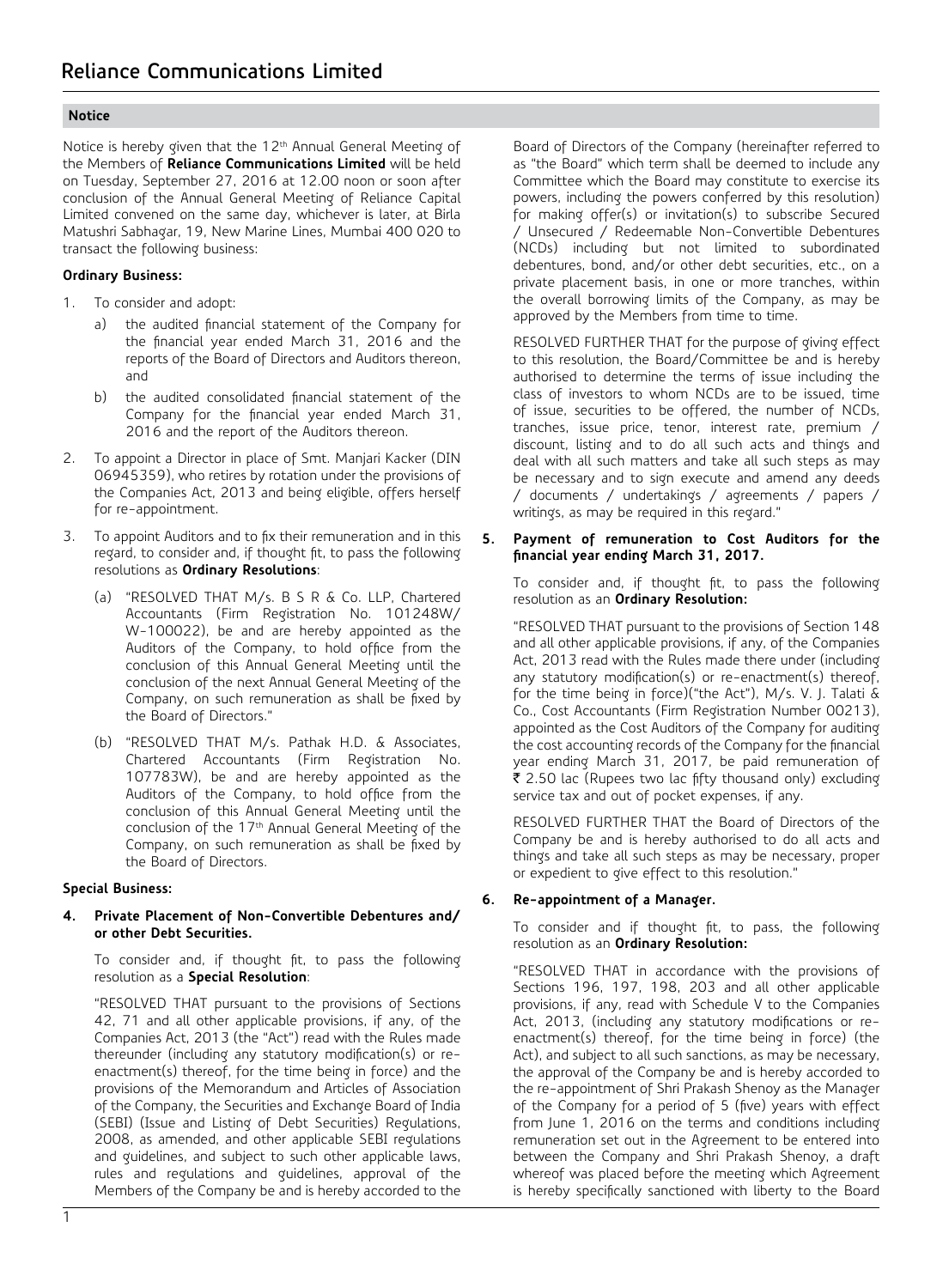#### **Notice**

of Directors (hereinafter referred to as "Board" which term shall be deemed to include the "Nomination and Remuneration Committee" of the Board) to alter and vary the terms and conditions including remuneration and/or Agreement at any time as may be agreed to between the Board and Shri Prakash Shenoy, so as not to exceed the limits specified in Schedule V to the Act.

 RESOLVED FURTHER THAT in the event of loss or inadequacy of profits in any financial year during the currency of tenure of Shri Prakash Shenoy, as Manager, the remuneration and perquisites set out as in the agreement be paid or granted to him as minimum remuneration and perquisites, provided that the total remuneration by way of salary, perquisites and other allowances shall not exceed the applicable ceiling limit in terms of Schedule V to the Act.

 RESOLVED FURTHER THAT the Board of Directors be and is hereby authorised to do all acts, deeds, matters and things and take all such steps as may be necessary, proper or expedient to give effect to this resolution."

By Order of the Board of Directors

Prakash Shenoy Company Secretary

Registered Office: H Block, 1<sup>st</sup> Floor Dhirubhai Ambani Knowledge City Navi Mumbai 400 710 CIN:L45309MH2004PLC147531 Website: www.rcom.co.in

May 30, 2016

# **Notes:**

- 1. Statement pursuant to Section 102(1) of the Companies Act, 2013, relating to the special business to be transacted at the Annual General Meeting (the "Meeting") is annexed hereto.
- **2. A member entitled to attend and vote at the Meeting is entitled to appoint a proxy to attend and vote on a poll, instead of herself / himself and the proxy need not be a member of the Company. The instrument appointing the Proxy in order to be effective, should be deposited at the Registered Office of the Company, duly completed and signed, not less than 48 hours before commencement of the Meeting. A Proxy form is sent herewith.**
- 3. A person can act as proxy on behalf of members not exceeding fifty and holding in the aggregate not more than ten per cent of the total share capital of the Company carrying voting rights. However, a member holding more than ten percent of the total share capital of the Company carrying voting rights may appoint a single person as proxy and such person shall not act as proxy for any other person or shareholder.
- 4. Corporate members intending to send their authorised representatives to attend the Meeting are requested to send to the Company a certified true copy of their board resolution authorising their representative(s) to attend and vote on their behalf at the Meeting.
- 5. Members / Proxies are requested to bring their duly filled attendance slip sent herewith along with their copy of the annual report to the Meeting.
- 6. In case of joint holders attending the meeting, only such joint holder who is higher in the order of names will be entitled to vote.
- 7. Members who hold share(s) in electronic form are requested to write their DP ID and Client ID numbers and those who hold share(s) in physical form are requested to write their folio number in the attendance slip for attending the Meeting to facilitate identification of membership at the Meeting.
- 8. Clause 49 of the Listing Agreement with the Stock Exchanges for the period April 1, 2015 to November 30, 2015 and relevant provisions of Securities and Exchange Board of India (Listing Obligations and Disclosure Requirements) Regulations, 2015 for the period December 1, 2015 to March 31, 2016 are referred to as "Listing Regulations" in this Annual Report.
- 9. Relevant documents referred to in the accompanying Notice are open for inspection by the members at the Registered Office of the Company on all working days, except Saturdays between 11:00 A.M. and 1:00 P.M. up to the date of the Meeting. The certificate from the Auditors of the Company confirming the compliance of the Securities and Exchange Board of India (Share Based Employee Benefits) Regulations, 2014 with respect to the Company's ESOS Plans will be available for inspection at the Meeting.
- 10. The Company's Register of Members and Share Transfer Books will remain closed from Saturday, September 17, 2016 to Tuesday, September 27, 2016 (both days inclusive) for the purpose of Annual General Meeting.
- 11. Members are requested to intimate immediately any change in their address or bank mandates to their Depository Participants with whom they are maintaining their demat accounts. The Company or its Registrar and Transfer Agent cannot change bank particulars or bank mandates for shares held in electronic form.
- 12. Members holding shares in physical form are requested to advise any change of address or bank mandates immediately to the Company / Registrar and Transfer Agent, Karvy Computershare Private Limited.
- 13. The corresponding provisions of the Companies Act, 2013 with reference to Section 205A(5) and Section 205C of the Companies Act, 1956 is not yet notified. The Company has transferred, the unpaid or unclaimed dividend for the financial years 2006-07 and 2007-08 to the Investor Education and Protection Fund (IEPF) established by the Central Government. Pursuant to the provisions of Investor Education and Protection Fund (Uploading of information regarding unpaid and unclaimed amounts of dividend lying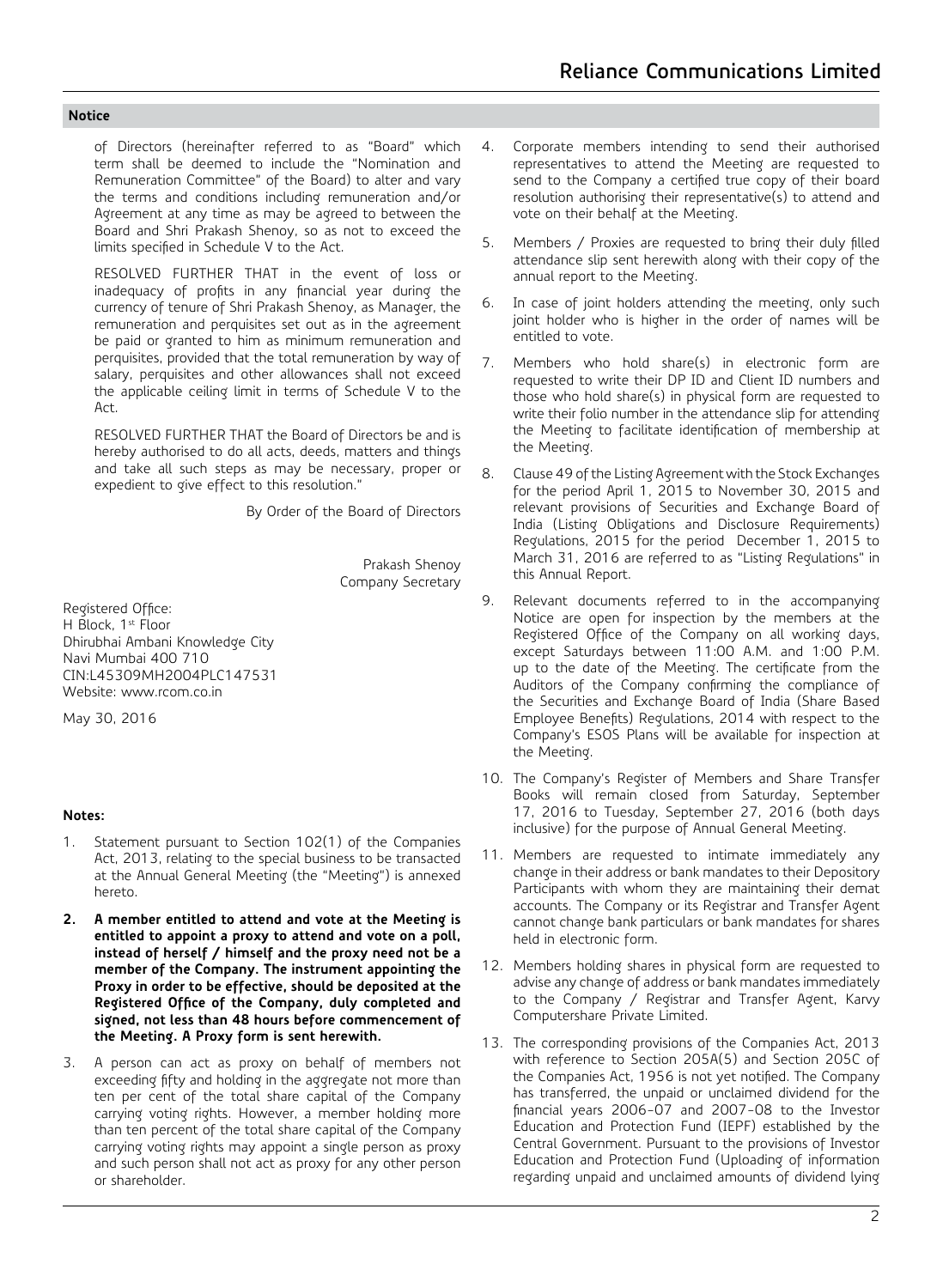#### **Notice**

with companies) Rules, 2012, the Company has uploaded the details of unpaid and unclaimed amounts lying with the Company as on September 30, 2015 (date of last Annual General Meeting) on the website of the Company (www.rcom.co.in), as also on the Ministry of Corporate Affairs' website.

- 14. Non-Resident Indian members are requested to inform Karvy Computershare Private Limited immediately on:
	- a. the change in the residential status on return to India for permanent settlement; and
	- b. the particulars of the bank account(s) maintained in India with complete name, branch, account type, account number and address of the bank, if not furnished earlier.
- 15. Re-appointment of a Director:

At the ensuing Meeting, Smt. Manjari Kacker, Director of the Company retires by rotation under the provision of the Companies Act, 2013 and being eligible, offers herself for re-appointment. The details pertaining to Smt. Manjari Kacker pursuant to the requirements of Regulation 36(3) of the Listing Regulations are furnished in the Corporate Governance Report forming part of this Annual Report.

- 16. Members are advised to refer the section titled "Investor Information" provided in this Annual Report.
- 17. Members are requested to fill in and submit online Feedback Form provided in the 'Investor Relations' section on the Company's website www.rcom.co.in to aid the Company in its constant endeavour to enhance the standards of service to investors.
- 18. The Statement containing the salient features of the balance sheet, the statement of profit and loss and auditors' report on the Abridged Financial Statement, is sent to the members, along with the Abridged Consolidated Financial Statement. Any member interested in obtaining a copy of the full Annual Report, may write to the Registrar and Transfer Agent of the Company.
- 19. The Securities and Exchange Board of India (SEBI) has mandated the submission of Permanent Account Number (PAN) by every participant in securities market. Members holding shares in electronic form are, therefore, requested to submit their PAN to their Depository Participants with whom they are maintaining their demat accounts. Members holding shares in physical form can submit their PAN details to the Company / Registrar and Transfer Agent.
- 20. Members can avail the facility of nomination in respect of shares held by them in physical form pursuant to the provisions of Section 72 of the Companies Act, 2013. Members desiring to avail this facility may send their nomination in the prescribed Form SH 13 duly

filled in to Karvy Computershare Private Limited, Karvy Selenium Tower – B, Plot No. 31 & 32, Survey No. 116/22, 115/24, 115/25, Financial District, Nanakramguda, Hyderabad 500 032, or call on Tel: +91 40 6716 1500; Fax No. +91 40 6716 1791 Toll Free No. 1800 4250 999, E-mail: rcom@karvy.com. The prescribed form in this regard may also be obtained from Karvy Computershare Private Limited at the address mentioned above. Members holding shares in electronic form are requested to contact their Depository Participant directly for recording their nomination.

- 21. Members who hold shares in physical form, in multiple folios, in identical names or joint holding in the same order of names and having similar addresses are requested to send the share certificates to the Registrar and Transfer Agent for consolidation into a single folio.
- 22. Members who have not registered their E-mail addresses so far are requested to register their E-mail address so that they can receive the Annual Report and other communications from the Company electronically.
- 23. In compliance with the provisions of Section 108 of the Companies Act, 2013 read with Rules made thereunder and Regulation 44 of the Listing Regulations, the Company is offering e-voting facility to all Members of the Company through Notice dated May 30, 2016 (remote e-voting). A person, whose name is recorded in the register of members or in the register of beneficial owner (in case of electronic shareholding) maintained by the depositories as on the cut-off date i.e. September 20, 2016 only shall be entitled to avail the facility of remote e-voting/ voting. Karvy Computershare Private Limited, our Registrar and Transfer Agent will be facilitating remote e-voting to enable the Members to cast their votes electronically. The Members can cast their votes online from 10.00 A.M. on September 24, 2016 to 5.00 P.M. on September 26, 2016. The Members shall refer to detailed procedure on remote e-voting given in the e-voting instruction slip.

The facility for voting shall also be available at the meeting. The members who have cast their votes by remote e-voting prior to the meeting may also attend the meeting, but shall not be entitled to cast their votes again at the meeting.

The Board of Directors has appointed Shri Anil Lohia or in his absence Shri Rinkit Kiran Uchat, Partners, M/s. Dayal & Lohia, Chartered Accountants as Scrutiniser to scrutinise the voting process in a fair and transparent manner. The Scrutiniser will submit his report to the Chairman after completion of the scrutiny and the results of voting will be announced after the meeting of the Company. Subject to receipt of requisite number of votes, the resolutions shall be deemed to be passed on the date of the meeting. The result of the voting will be submitted to the Stock Exchanges, where the shares of the Company are listed and posted on the website of the Company at www.rcom.co.in and posted on the website of Karvy Computershare Private Limited.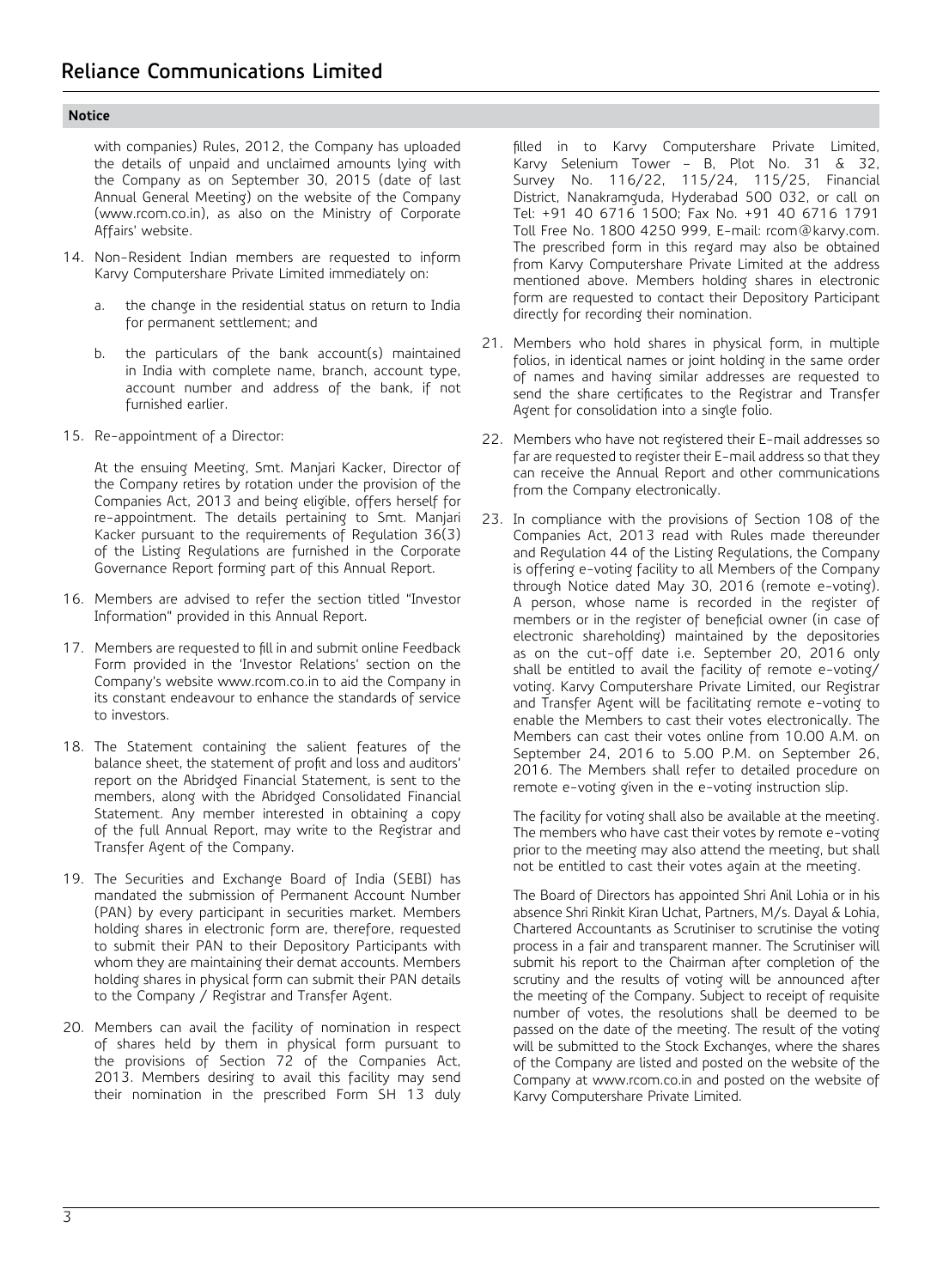### **Statement pursuant to Section 102(1) of the Companies Act, 2013 to the accompanying Notice dated May 30, 2016.**

#### **Item No. 4 Private Placement of Non-Convertible Debentures and/or other Debt Securities.**

As per the provisions of Section 42 of the Companies Act, 2013 (the "Act") and its Rules thereunder, a Company offering or making an invitation to subscribe to redeemable secured / unsecured non-convertible debentures (NCDs) on a private placement basis is required to obtain the prior approval of the Members by way of a Special Resolution. Such approval by a Special Resolution can be obtained once a year for all the offers and invitations for such NCDs to be made during the year.

NCDs including subordinated debentures, bonds, and/or other debt securities, etc. issued on a private placement basis constitute a significant source of borrowings for the Company.

It is proposed to offer or invite subscriptions for NCDs including subordinated debentures, bonds, and/or other debt securities, etc. on private placement basis, in one or more tranches, within the overall borrowing limits of the Company as approved by the Members with authority to the Board to determine the terms and conditions, including the issue price of the NCDs, interest, repayment, security or otherwise, as it may deem expedient and to do all such acts, deeds, matters and things in connection therewith and incidental thereto as the Board in its absolute discretion deems fit, without being required to seek any further consent or approval of the Members or otherwise to the end and intent that they shall be deemed to have given their approval thereto expressly by the authority of the Resolution. Accordingly, the approval of the members is being sought by way of a Special Resolution under Section 42 and other applicable provisions, if any, of the Act and its rules made thereunder as set out in Item No. 4 appended to this notice.

None of the Directors, Key Managerial Personnel and their relatives are concerned or interested, financially or otherwise, in this resolution.

The Board accordingly recommends the Special Resolution set out at Item No. 4 of the accompanying Notice for the approval of the Members.

#### **Item No. 5 Payment of remuneration to Cost Auditors for the financial year ending March 31, 2017.**

The Board of Directors on the recommendation of the Audit Committee has approved the appointment and remuneration of M/s. V. J. Talati & Co., Cost Accountants (Firm Registration No.00213), as the Cost Auditor for audit of the cost accounting records of the Company for the financial year ending March 31, 2017, at a remuneration of  $\bar{\tau}$  2.50 lac (Rupees two lac and fifty thousand only) excluding service tax and out of pocket expenses, if any. In terms of the provisions of Section 148(3) of the Companies Act, 2013 read with the Companies (Audit and Auditors) Rules, 2014, the remuneration payable to Cost Auditor needs to be ratified by the Members of the Company.

None of the Directors, Manager, Key Managerial Personnel and their relatives are concerned or interested financially or otherwise in this resolution.

The Board accordingly recommends the Ordinary Resolution set out at Item No. 5 of the accompanying Notice for the approval of the Members.

#### **Item No. 6 Re-appointment of a Manager.**

The Nomination and Remuneration Committee and the Board of Directors of the Company at their meetings held on May 30, 2016, have, subject to approval of the Members in general meeting and the Central Government, if required, reappointed Shri Prakash Shenoy as the Manager of the Company for a period of 5 (five) years with effect from June 1, 2016 on the remuneration determined by the Nomination and Remuneration Committee/ Board of Directors. Shri Prakash Shenoy aged 43 years is a commerce and law graduate and a member of the Institute of Company Secretaries of India. He has over 19 years experience in corporate secretarial, legal, and managerial functions. He is also appointed as a Company Secretary and Compliance Officer of the Company w.e.f. June 1, 2011 and Key Managerial Personnel under the provision of the Companies Act, 2013 (the Act).

The remuneration payable to and the terms of appointment of Shri Prakash Shenoy as a Manager of the Company during the tenure of his appointment will comprise of salary, allowances and the other perquisites, the initially aggregate monetary value of such salary, allowances and perquisites being limited to  $\bar{\tau}$  75 lakh (Rupees Seventy Five lakh only) per annum and he is entitled for discretionary Bonus not exceeding in any year the annual remuneration for that year with an equivalent increment as may be decided by the Nomination and Remuneration Committee/ Board from time to time.

The perquisites and allowances payable to Shri Prakash Shenoy will include Company owned/Leased Accommodation (furnished or otherwise) or House Rent allowance in lieu thereof, house maintenance allowance together with reimbursement of expenses and/or allowances for utilization of gas, electricity, water, furnishing and repairs, medical reimbursements, leave travel concession for self and his family including dependants; medical insurance and such other perquisites and/or allowances within the amount specified above. Expenses incurred for traveling, boarding and lodging including for spouse and attendant(s) during business trips, any medical assistance provided including his family member; and provision of cars for use on the Company's business and telephone expenses at residence shall be reimbursed at actuals and not considered as perquisites. The perquisites and allowances shall be evaluated, wherever applicable, as per the Income Tax Act, 1961 or any Rules made there under (including any statutory modification(s) or re-enactment thereof, for the time being in force). However Company's contribution to Provident Fund, Superannuation or Annuity Fund to the extent these singly or together are not taxable under the Income Tax Act, 1961 and Gratuity payable and encashment of leave at the end of the tenure, as per the rules of the Company, shall not be included in computation of limits for the remuneration.

The terms and conditions set out for appointment and payment of remuneration herein and/or in the agreement may be altered and varied from time to time by the Board/ Nomination and Remuneration Committee as it may, at its absolute discretion, deem fit within the overall ceiling fixed herein.

The Board/ Nomination and Remuneration Committee shall be entitled to revise the salary, allowances and perquisites payable to the Manager of the Company at any time, such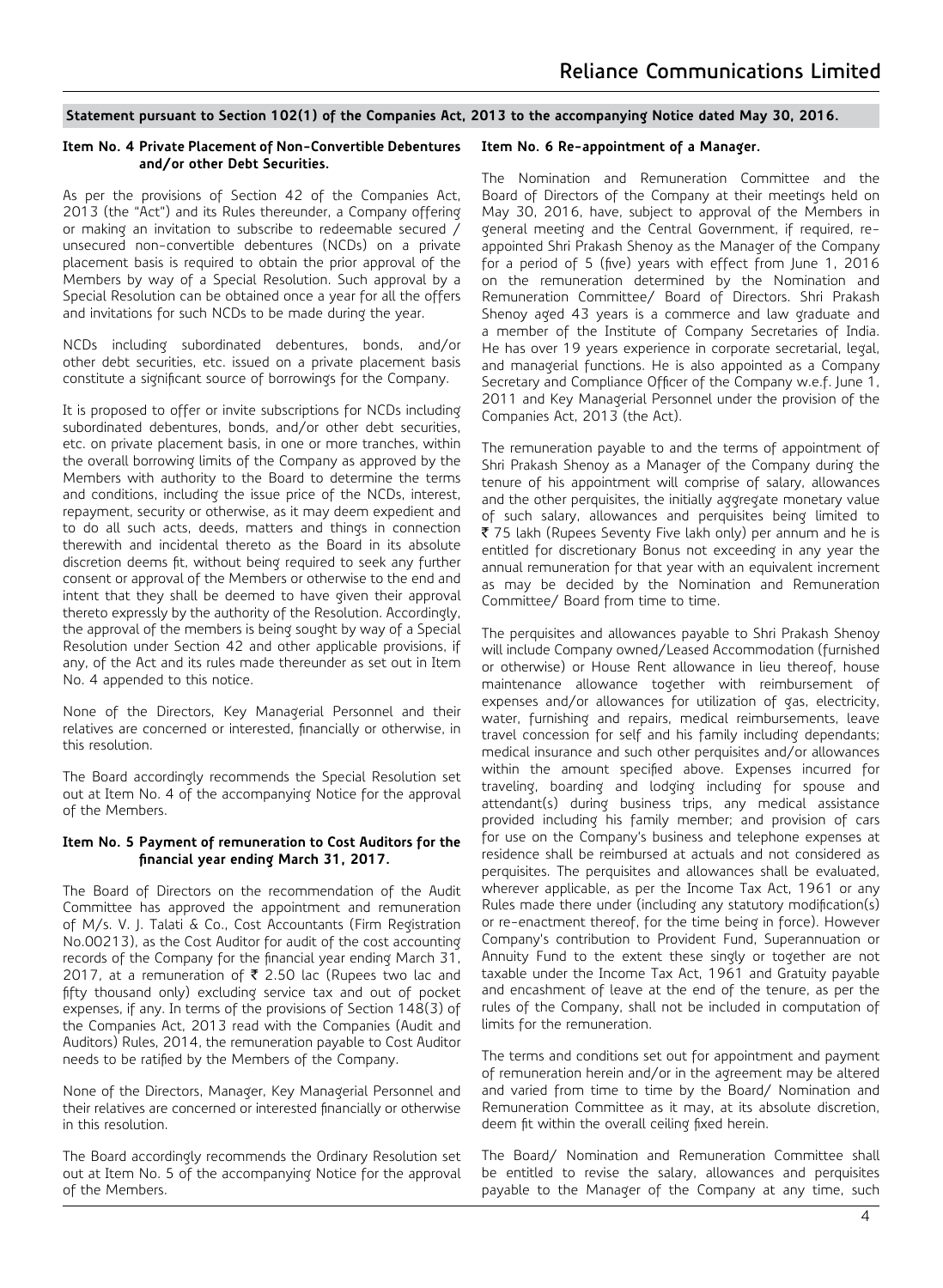# **Statement pursuant to Section 102(1) of the Companies Act, 2013 to the accompanying Notice dated May 30, 2016.**

that the overall remuneration payable shall not exceed the limits specified in Schedule V to the Act. In the event of loss or inadequacy of profits in any financial year during the currency of tenure of Shri Prakash Shenoy, as Manager, the remuneration and perquisites set out as aforesaid be paid or granted to him as minimum remuneration and perquisites provided that the total remuneration by way of salary, perquisites and other allowances shall not exceed the applicable ceiling limit in terms of Schedule V to the said Act as may be amended from time to time or any equivalent statutory re-enactment thereof for the time being in force.

Shri Prakash Shenoy fulfills the conditions for eligibility contained in Part I of Schedule V to the Act. The terms and conditions of appointment and payment of remuneration are set out in the Agreement to be entered into between the Company and Shri Prakash Shenoy. Either party may terminate the aforesaid Agreement by giving one month prior notice of termination in writing to the other party.

The draft Agreement to be entered into between the Company and Shri Prakash Shenoy is available for inspection at the Registered Office of the Company on all working days except Saturday between 11.00 A.M. and 1.00 P.M. upto the date of the meeting.

Shri Prakash Shenoy is not related to any Director and any other Key Managerial Personnel of the Company.

Except Shri Prakash Shenoy, Manager and his relatives, none of the Directors and other Key Managerial Personnel of the Company and their relatives are concerned or interested financially or otherwise in this resolution.

The Board of Directors accordingly recommends the resolution set out at Item No. 6 of the accompanying Notice for the approval of the Members.

By Order of the Board of Directors

Prakash Shenoy Company Secretary

Registered Office: H Block, 1st Floor Dhirubhai Ambani Knowledge City Navi Mumbai 400 710 CIN:L45309MH2004PLC147531 Website: www.rcom.co.in

May 30, 2016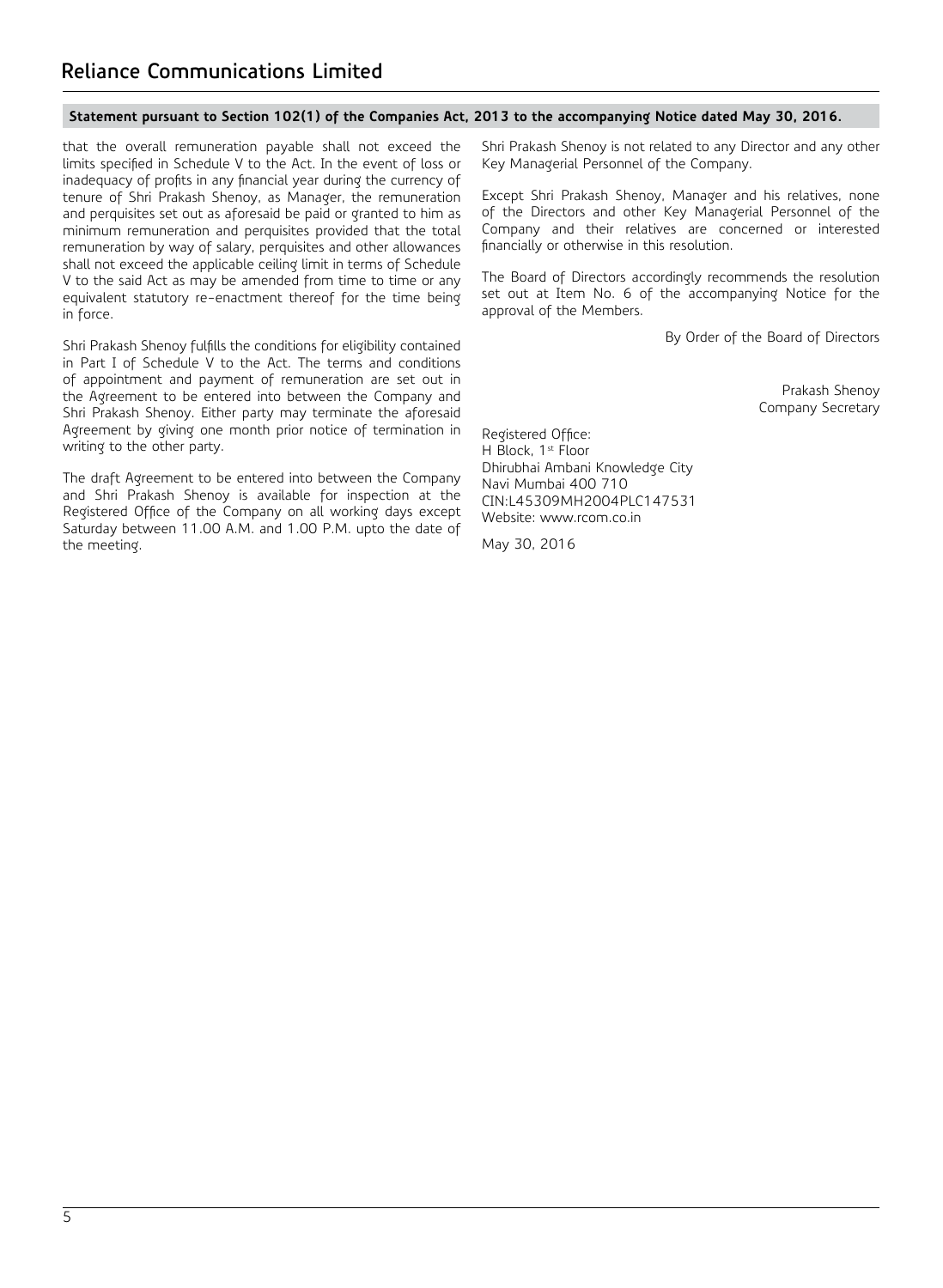**RELIANCE** 

# **Communications**

Dispatch Ref. No. :

Reference No. :

1 Name and registered address of the sole / first named Member (IN BLOCK LETTERS) :

#### **Reliance Communications Limited**

Registered Office: H Block, 1st Floor Dhirubhai Ambani Knowledge City, Navi Mumbai 400 710 Phone: +91 22 3038 6286 Fax: +91 22 3037 6622 E-mail id: Rcom.Investors@relianceada.com Website: www.rcom.co.in CIN: L45309MH2004PLC147531

- 2 Name(s) of the joint Member(s), if any, (IN BLOCK LETTERS)
- 3 Registered Folio Number / DP ID No. / Client ID No. \*
- 4 Number of Share(s) held :

(\*Applicable to investors holding share(s) in dematerialized form)

:

:

Dear Member,

# **Sub: Voting through electronic means**

Pursuant to the provisions of Section 108 of the Companies Act, 2013 read with Rule 20 of the Companies (Management and Administration) Rules, 2014 and Clause 44 of the Securities and Exchange Board of India (Listing Obligations and Disclosure Requirements) Regulations, 2015, Reliance Communications Limited ("RCOM" or "the Company") is providing e-voting facility (remote e-voting) to its Members in respect of the items of business to be transacted at the 12<sup>th</sup> Annual General Meeting scheduled to be held on Tuesday, September 27, 2016 at 12.00 noon or soon after conclusion of the Annual General Meeting of Reliance Capital Limited convened on the same day, whichever is later, at Birla Matushri Sabhagar, 19, New Marine Lines, Mumbai 400 020.

The Company has engaged the services of Karvy Computershare Private Limited ("Karvy") as the authorised agency to provide e-voting facility. The remote e-voting particulars are set out below:

| <b>EVEN (E-Voting Event Number)</b> | User ID | Password/PIN |
|-------------------------------------|---------|--------------|
|                                     |         |              |
|                                     |         |              |

The remote e-voting facility will be available during the following period:

Commencement of remote e-voting : From 10.00 A.M. on September 24, 2016. End of remote e-voting : Up to 5.00 P.M. on September 26, 2016.

The facility of remote e-voting will not be available beyond the aforesaid dates and time and it will be disabled by Karvy upon expiry of aforesaid period. The cut-off date for the purpose of remote e-voting for 12<sup>th</sup> Annual General Meeting is September 20, 2016.

Please read the instructions printed overleaf before exercising your vote. This communication forms an integral part of the Notice of the Company dated May 30, 2016 for the 12<sup>th</sup> Annual General Meeting scheduled to be held on September 27, 2016 which is being mailed /sent to you with this communication.

The notice for the 12<sup>th</sup> Annual General Meeting and this communication are also available on the website of the Company at www.rcom.co.in.

Yours faithfully,

**For Reliance Communications Limited**

Mumbai **Prakash Shenoy Note:** Please read the instructions given overleaf carefully before exercising your vote.

**Company Secretary**